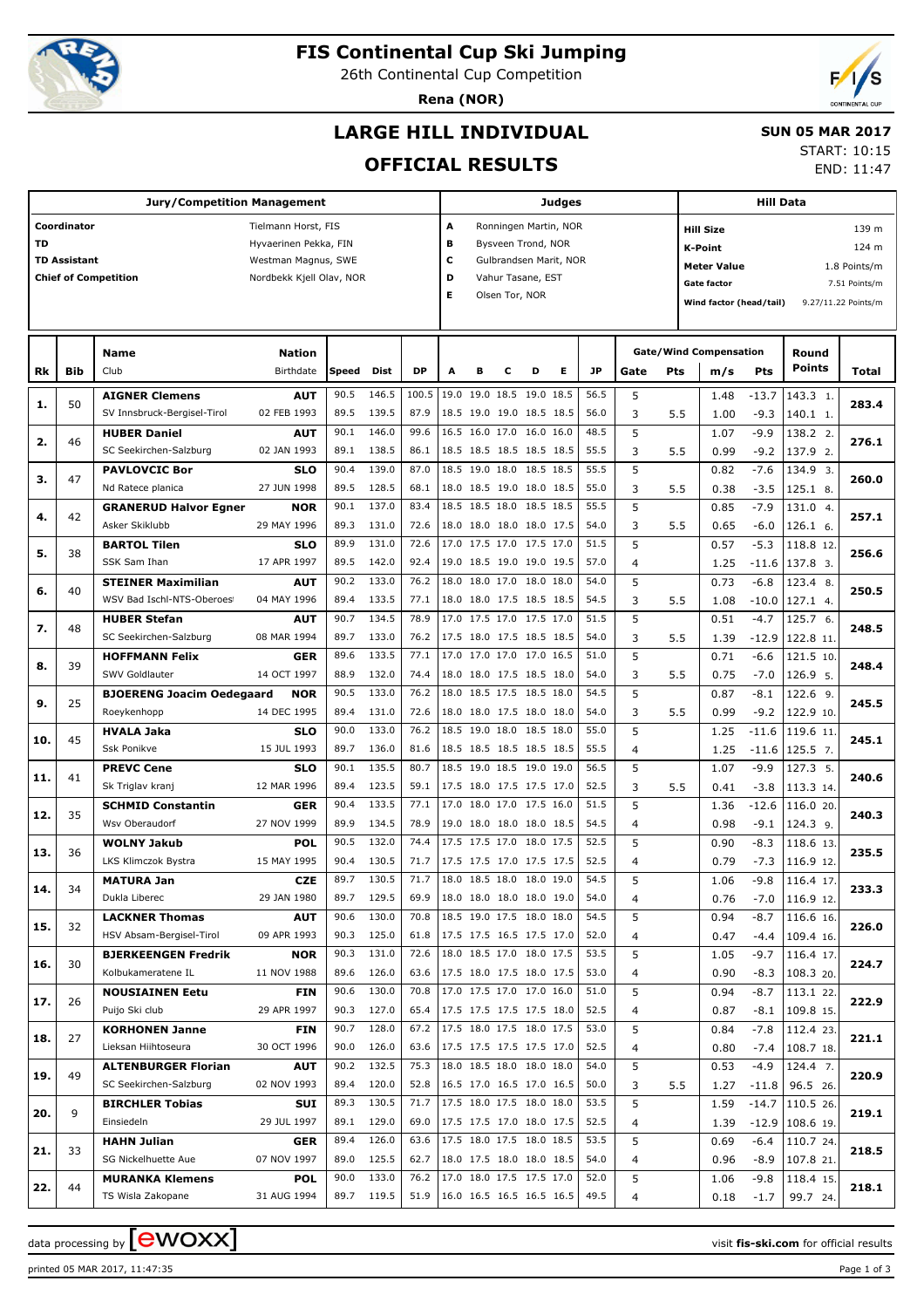

**Name**

# **FIS Continental Cup Ski Jumping**

26th Continental Cup Competition

**Rena (NOR)**



# **LARGE HILL INDIVIDUAL**

#### **SUN 05 MAR 2017**

### **OFFICIAL RESULTS**

**Nation**

|      |     |                               |       |        | START: 10:15<br>FND: 11:47 |
|------|-----|-------------------------------|-------|--------|----------------------------|
|      |     | <b>Gate/Wind Compensation</b> | Round |        |                            |
| Gate | Pts | m/s                           | Pts   | Points | <b>Total</b>               |

| Rk  | <b>Bib</b>     | Club                        | Birthdate   | Speed | Dist  | <b>DP</b> | A                        | в | с | D | Е | <b>JP</b> | Gate           | Pts | m/s     | <b>Pts</b> | <b>Points</b> | Total |
|-----|----------------|-----------------------------|-------------|-------|-------|-----------|--------------------------|---|---|---|---|-----------|----------------|-----|---------|------------|---------------|-------|
| 23. | 24             | <b>HAUER Joachim</b>        | <b>NOR</b>  | 90.5  | 128.0 | 67.2      | 17.5 17.5 17.5 17.5 17.0 |   |   |   |   | 52.5      | 5              |     | 1.08    | $-10.0$    | 109.7 27.     |       |
|     |                | Bekkelaget SK               | 02 FEB 1991 | 90.1  | 126.0 | 63.6      | 17.5 17.0 17.5 17.5 17.0 |   |   |   |   | 52.0      | 4              |     | 0.84    | $-7.8$     | 107.8 21.     | 217.5 |
| 24. | 15             | <b>ROMBACH Sebastian</b>    | <b>GER</b>  | 90.5  | 124.0 | 60.0      | 17.5 17.5 17.5 17.5 17.0 |   |   |   |   | 52.5      | 5              |     | 0.59    | $-5.5$     | 107.0 30.     | 215.8 |
|     |                | <b>SC Hinterzarten</b>      | 22 JUL 1996 | 90.1  | 125.0 | 61.8      | 17.5 17.5 17.0 18.0 17.5 |   |   |   |   | 52.5      | 4              |     | 0.59    | $-5.5$     | 108.8 17.     |       |
| 25. | $\overline{4}$ | <b>NAZAROV Mikhail</b>      | <b>RUS</b>  | 90.1  | 131.5 | 73.5      | 17.5 17.0 17.0 17.5 17.0 |   |   |   |   | 51.5      | 5              |     | 0.96    | $-8.9$     | 116.1 19.     | 214.3 |
|     |                |                             | 14 OCT 1994 | 89.4  | 117.0 | 47.4      | 16.5 16.5 17.0 16.5 15.0 |   |   |   |   | 49.5      | 4              |     | $-0.12$ | 1.3        | 98.2 25.      |       |
| 26. | 13             | <b>BAZHENOV Aleksandr</b>   | <b>RUS</b>  | 89.7  | 129.5 | 69.9      | 17.0 17.0 17.0 17.5 16.0 |   |   |   |   | 51.0      | 5              |     | 1.10    | $-10.2$    | 110.7 24.     | 212.0 |
|     |                | ZDUSHOR ZVS CSP             | 13 JUL 1995 | 89.5  | 123.0 | 58.2      | 17.0 16.5 16.5 16.5 16.5 |   |   |   |   | 49.5      | $\overline{4}$ |     | 0.69    | $-6.4$     | 101.323       |       |
| 27. | 28             | <b>LINDVIK Marius</b>       | <b>NOR</b>  | 90.1  | 131.5 | 73.5      | 18.5 18.5 17.0 18.0 18.0 |   |   |   |   | 54.5      | 5              |     | 1.01    | $-9.4$     | 118.6 13.     | 210.7 |
|     |                | Raelingen Skiklubb          | 27 JUN 1998 | 89.9  | 116.5 | 46.5      | 16.5 17.0 16.5 16.5 16.5 |   |   |   |   | 49.5      | 4              |     | 0.42    | $-3.9$     | 92.1 29.      |       |
| 28. | 37             | <b>TARMAN Rok</b>           | <b>SLO</b>  | 90.7  | 130.0 | 70.8      | 17.5 17.0 16.5 17.5 17.5 |   |   |   |   | 52.0      | 5              |     | 0.93    | $-8.6$     | 114.2 21.     | 208.3 |
|     |                | Nd Ratece planica           | 18 OCT 1997 | 90.0  | 118.5 | 50.1      | 16.5 16.5 17.0 16.0 16.5 |   |   |   |   | 49.5      | 4              |     | 0.59    | $-5.5$     | 94.1 28.      |       |
| 29. | 31             | <b>ZNISZCZOL Aleksander</b> | <b>POL</b>  | 90.4  | 125.0 | 61.8      | 17.0 18.0 17.0 17.5 17.0 |   |   |   |   | 51.5      | 5              |     | 0.64    | $-5.9$     | 107.4 29.     | 201.8 |
|     |                | WSS Wisla                   | 08 MAR 1994 | 89.8  | 119.0 | 51.0      | 16.5 16.5 16.0 16.5 16.5 |   |   |   |   | 49.5      | 4              |     | 0.66    | $-6.1$     | 94.4 27.      |       |
| 30. | 29             | <b>KOZISEK Cestmir</b>      | <b>CZE</b>  | 89.9  | 128.5 | 68.1      | 18.0 17.5 17.0 17.5 17.5 |   |   |   |   | 52.5      | 5              |     | 1.19    | $-11.0$    | 109.6 28.     | 199.9 |
|     |                | LSK Lomnice nad Popelkou    | 09 NOV 1991 | 89.6  | 117.5 | 48.3      | 16.0 16.0 16.5 16.5 16.0 |   |   |   |   | 48.5      | 4              |     | 0.70    | $-6.5$     | 90.3<br>30.   |       |

|     | Not qualified for final round |                                                                    |                           |      |            |      |                            |  |  |      |   |                 |  |       |
|-----|-------------------------------|--------------------------------------------------------------------|---------------------------|------|------------|------|----------------------------|--|--|------|---|-----------------|--|-------|
| 31. | 22                            | <b>FUCHS Tim</b><br>SC Degenfeld                                   | <b>GER</b><br>03 AUG 1997 | 90.4 | 124.5      | 60.9 | 17.0 17.0 17.0 17.5 17.0   |  |  | 51.0 | 5 | 0.68<br>$-6.3$  |  | 105.6 |
| 32. | 19                            | <b>SCHUBERT Johannes</b><br>Sg Nickelhuette aue                    | <b>GER</b><br>04 APR 1997 |      | 90.3 122.0 | 56.4 | 17.0 18.0 17.0 17.0 17.5   |  |  | 51.5 | 5 | 0.28<br>$-2.6$  |  | 105.3 |
| 33. | 43                            | <b>SOEBERG Sigurd Nymoen</b><br>Furnes Ski                         | <b>NOR</b><br>31 AUG 1994 | 90.6 | 127.5      | 66.3 | 17.0 17.0 16.5 17.0 17.5   |  |  | 51.0 | 5 | 1.39<br>$-12.9$ |  | 104.4 |
| 34. | 51                            | <b>ZUPANCIC Miran</b><br>SK Zagorje                                | <b>SLO</b><br>11 NOV 1989 |      | 90.1 126.0 | 63.6 | 17.5 17.5 17.0 17.5 17.0   |  |  | 52.0 | 5 | 1.50<br>$-13.9$ |  | 101.7 |
| 35. | 11                            | KIM Hyun-ki<br>High1 Resort                                        | <b>KOR</b><br>09 FEB 1983 |      | 90.1 124.0 | 60.0 | 17.5 17.5 17.5 17.0 17.5   |  |  | 52.5 | 5 | 1.21<br>$-11.2$ |  | 101.3 |
| 36. | 14                            | <b>DELLASEGA Roberto</b><br>GRUPPO SCIATORI FIAMME GL              | <b>ITA</b><br>15 JUN 1990 |      | 89.9 124.0 | 60.0 | 16.5 17.0 16.5 16.5 17.0   |  |  | 50.0 | 5 | 0.97<br>$-9.0$  |  | 101.0 |
| 37. | 23                            | <b>ROCH DUPLAND Thomas</b><br>Saint Gervais                        | <b>FRA</b><br>03 FEB 1996 | 89.9 | 124.0      | 60.0 | 17.5 17.0 17.0 17.5 17.0   |  |  | 51.5 | 5 | 1.17<br>$-10.8$ |  | 100.7 |
| 38. | 16                            | <b>MAKSIMOCHKIN Mikhail</b><br>Sdushor CSP N. Novgorod Dina        | <b>RUS</b><br>29 AUG 1993 | 90.0 | 119.0      | 51.0 | 16.5 17.5 17.0 16.5 17.0   |  |  | 50.5 | 5 | 0.26<br>$-2.4$  |  | 99.1  |
| 39. | 10                            | <b>BRASME Paul</b><br><b>U.S VENTRON</b>                           | <b>FRA</b><br>03 AUG 1997 | 90.1 | 124.0      | 60.0 | 16.5 17.5 17.0 17.5 17.0   |  |  | 51.5 | 5 | $-14.5$<br>1.56 |  | 97.0  |
| 40. | $\overline{2}$                | <b>CHOI Seou</b><br>High1 Resort                                   | KOR<br>03 DEC 1982        | 89.0 | 118.5      | 50.1 | 16.0 16.5 16.0 16.5 16.5   |  |  | 49.0 | 5 | 0.27<br>$-2.5$  |  | 96.6  |
| 41. | 8                             | <b>BROWN A J</b><br>Norge Ski Club                                 | <b>USA</b><br>28 FEB 1995 |      | 90.2 123.5 | 59.1 | 17.0 17.0 16.5 17.0 15.5   |  |  | 50.5 | 5 | 1.55<br>$-14.4$ |  | 95.2  |
| 42. | 21                            | <b>EGLOFF Luca</b><br>Grabserberg                                  | <b>SUI</b><br>06 JUN 1995 |      | 90.5 116.5 | 46.5 | $16.0$ 16.5 16.5 16.0 16.0 |  |  | 48.5 | 5 | 0.09<br>$-0.8$  |  | 94.2  |
| 43. | $\overline{7}$                | <b>MAURER Joshua</b><br>Altius Nordic Ski Club                     | <b>CAN</b><br>20 SEP 1996 |      | 90.1 120.0 | 52.8 | 17.0 17.0 16.5 16.5 17.0   |  |  | 50.5 | 5 | 1.16<br>$-10.8$ |  | 92.5  |
| 44. | 18                            | <b>KLUSEK Bartlomiej</b><br>LKS Klimczok Bystra                    | <b>POL</b><br>15 JAN 1993 |      | 90.3 112.0 | 38.4 | 16.0 17.0 17.0 16.0 16.0   |  |  | 49.0 | 5 | $-0.11$<br>1.2  |  | 88.6  |
| 45. | $\mathbf{1}$                  | <b>HOLIK Frantisek</b><br>Lsk Lomnice nad popelkou                 | <b>CZE</b><br>23 OCT 1998 |      | 89.3 114.0 | 42.0 | 16.0 16.5 15.5 16.0 17.0   |  |  | 48.5 | 5 | 0.39<br>$-3.6$  |  | 86.9  |
| 46. | 6                             | <b>DI LENARDO Zeno</b><br>SCI C.A.I. MONTE LUSSARI A.S 19 OCT 1995 | <b>ITA</b>                | 89.7 | 112.5      | 39.3 | 16.0 15.5 16.0 16.0 15.5   |  |  | 47.5 | 5 | 0.65<br>$-6.0$  |  | 80.8  |
| 47. | 20                            | <b>CECON Federico</b><br>GRUPPO SCIATORI FIAMME GI. 11 JUN 1994    | <b>ITA</b>                | 90.3 | 108.0      | 31.2 | 14.5 16.0 15.5 14.5 14.5   |  |  | 44.5 | 5 | 0.01<br>$-0.1$  |  | 75.6  |

data processing by **CWOXX**  $\blacksquare$ 

printed 05 MAR 2017, 11:47:35 Page 2 of 3